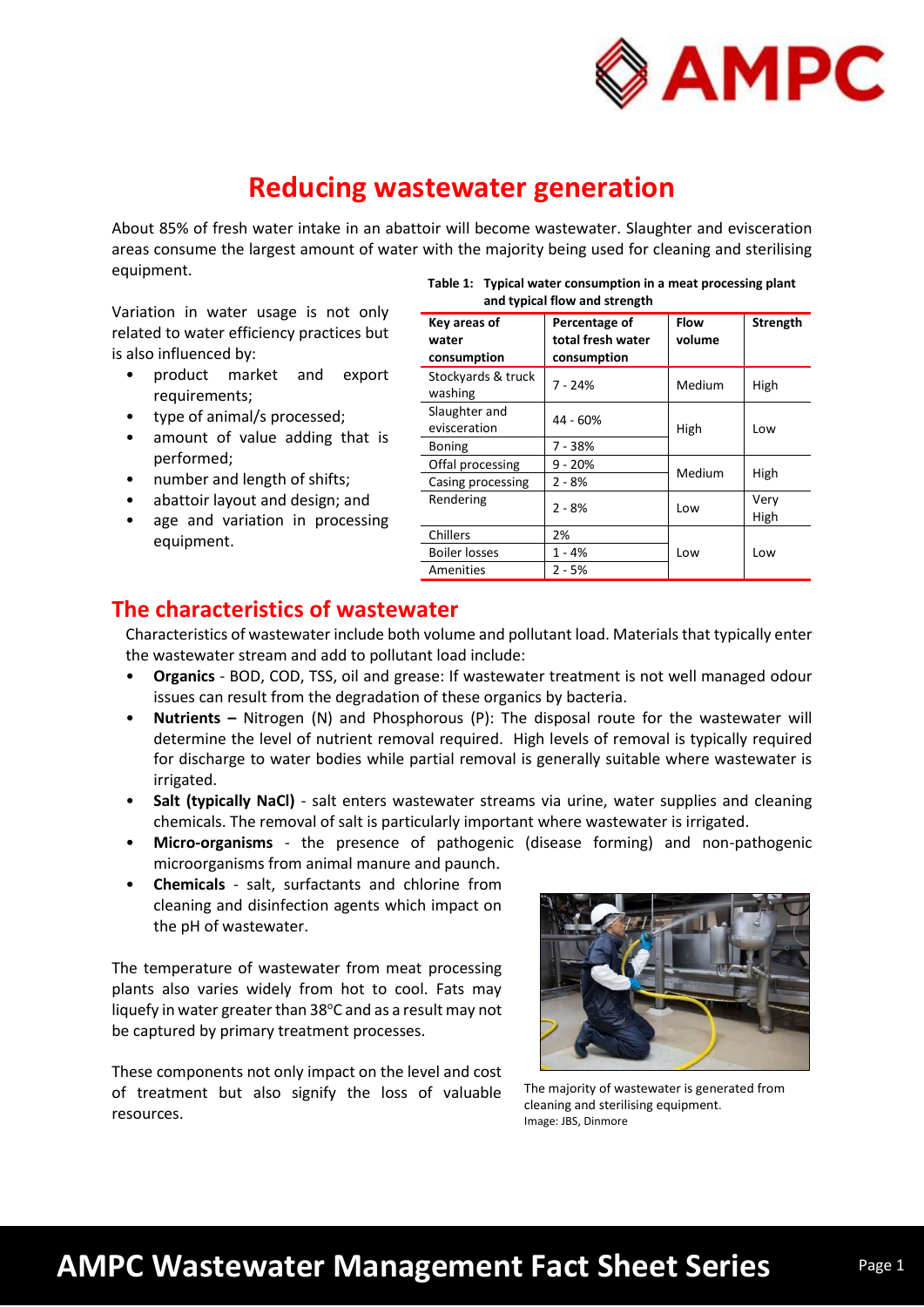

#### **Wastewater Classification**

Wastewater streams are typically classified as 'green' or 'red':

- **Green** streams are initially treated separately to red streams and are generated from manure and paunch wastes from the emptying of the animal stomach and internal organ processing.
- **Red** streams are generated from the slaughter, evisceration and boning areas as well as any rendering processes. These streams contain fat and nitrogen from blood and urine and proteins from meat tissue.

#### **Wastewater Disposal**

The choice of whether a meat processing plant disposes of treated wastewater to sewer, surface water bodies or land irrigation will depend on the plant's location i.e. rural or urban with residences nearby; and its surrounding environment e.g. available land to irrigate or the presence of suitable nearby waterways.

The disposal method impacts the level of treatment required. There are three main wastewater treatment levels.

- Primary treatment to remove suspended solids, oil and grease.
- Secondary treatment to remove nutrients, organics and pathogens.
- Tertiary treatment for disinfection.

The required regulatory disposal standard varies from state to state and local jurisdictions.

#### **Wastewater minimisation strategies**

It is easy to underestimate the cost of water and wastewater treatment. In addition to purchase price, the full cost of wastewater includes any incoming treatment and then final treatment and disposal. The full cost of wastewater treatment can also include electricity cost for pumping, equipment operation, aeration and mixing during treatment, chemical costs such as those for pH balancing and flocculation and sewer discharge fees.

Water consumption also equates to energy consumption with 30-40% of water used being either



Turning off continuous flow knife steriliser with shut off valve at the end of operations. Image: JBS, Dinmore

warm (43°C) or hot (82°C) because food safety regulations stipulate high temperature requirements in certain areas.

Another benefit of reducing water consumption can be the recovery of cleaning chemicals which previously may have been lost to wastewater streams. This has the added benefit of lowering effluent strength, further reducing treatment costs and discharge fees.

In order to reduce water and wastewater costs, it makes sense to take measures to reduce water consumption and minimise volumetric and pollutant waste loads as far as possible.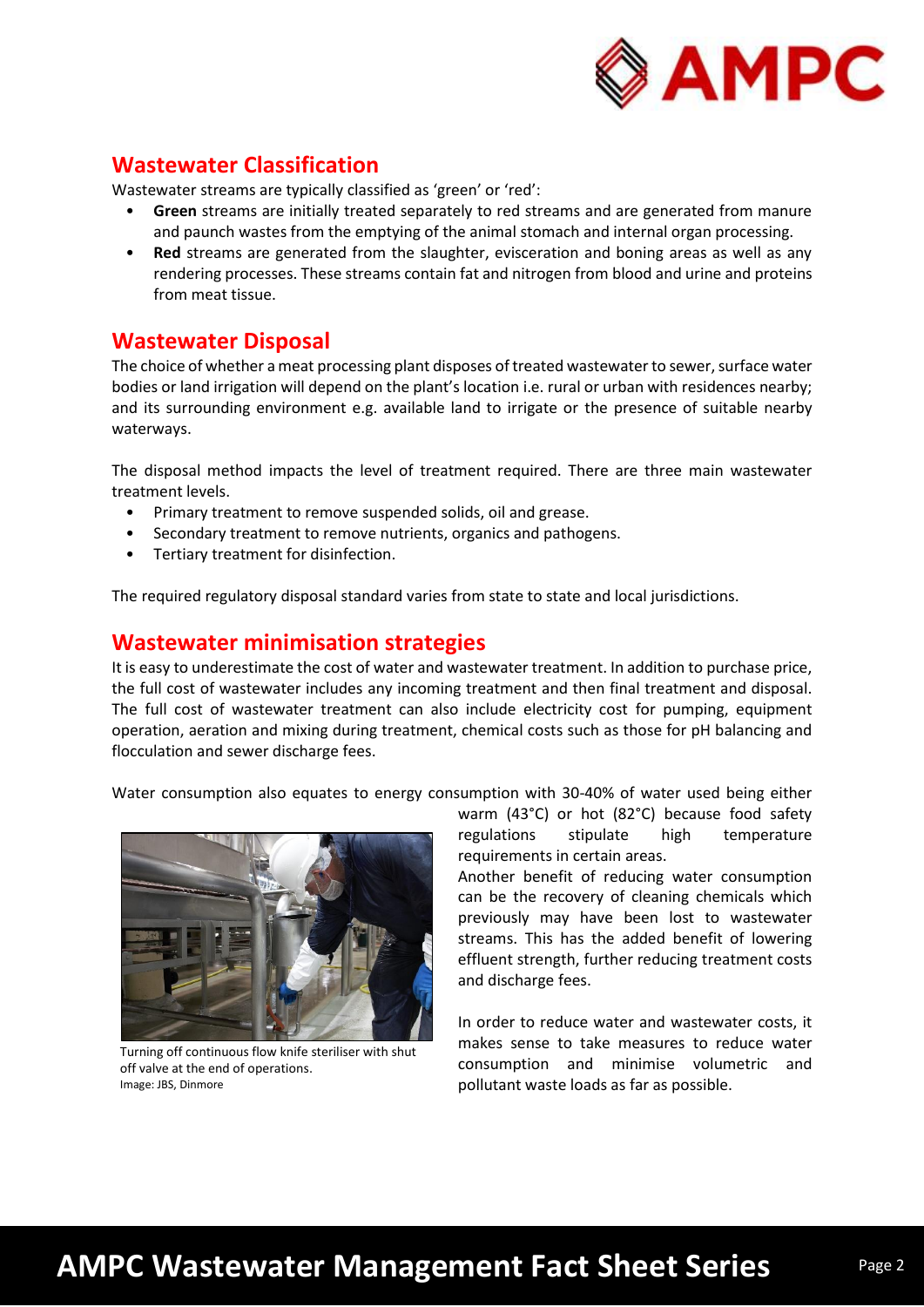

## **Opportunities to reduce wastewater generation**

#### **Cleaning**

| $\Box$ | Ensure good workplace design and layout (e.g. smooth and impervious floors and walls, easy-to-clean, self-<br>draining and correctly-sized drains, slip-resistant floors made of appropriate strength material and sloped to<br>drains). |
|--------|------------------------------------------------------------------------------------------------------------------------------------------------------------------------------------------------------------------------------------------|
| $\Box$ | Schedule production to reduce cleaning requirements and minimise equipment in use e.g. number of knives<br>needing sterilization.                                                                                                        |
| $\Box$ | Provide operator training and adequate, readily accessible, dry cleaning equipment.                                                                                                                                                      |
| $\Box$ | Use low flow / high pressure water after dry-cleaning (only suitable for areas where aerosols are not a problem).                                                                                                                        |
| $\Box$ | Monitor and replace worn hand held triggers on hoses. Ensure they are easily accessible and the diameter of the<br>hose is appropriate for the task.                                                                                     |
| □      | Use floor cleaning machines for large areas.                                                                                                                                                                                             |
| $\Box$ | Install electrical sensors on hand and apron wash stations (if an electrical supply does not pose a problem).<br>Optimise spray nozzles on hand, boot and apron washers.                                                                 |
|        | <b>Stock washing</b>                                                                                                                                                                                                                     |
| $\Box$ | Use non-potable water for prewash.                                                                                                                                                                                                       |
| $\Box$ | Provide operator training and monitoring.                                                                                                                                                                                                |
| П      | Screen effluent before it enters the wastewater treatment system.                                                                                                                                                                        |
|        | <b>Stockyard washing</b>                                                                                                                                                                                                                 |
| $\Box$ | Screen effluent before it enters the wastewater treatment system.                                                                                                                                                                        |
| □      | Dry-clean manure before floor washing.                                                                                                                                                                                                   |
| □      | Install suspended mesh flooring to allow for easier cleaning (hard hooved stock).                                                                                                                                                        |
| □      | Provide operator training and monitoring.                                                                                                                                                                                                |
| П      | Use non-potable water for wash down.                                                                                                                                                                                                     |
|        | <b>Knife sterilizers</b>                                                                                                                                                                                                                 |
| $\Box$ | Insulate sterilisers and drop pipe to reduce heat loss and therefore water use.                                                                                                                                                          |
| □      | Fix continuous flow sterilisers to the minimum flow rate necessary to maintain required temperatures and<br>sanitation levels.                                                                                                           |
| □      | Install a shut off value to discontinue flow at the end of sterilisers at the close of operations.                                                                                                                                       |
| П      | Reuse knife steriliser wash water to wash cattle and yards.                                                                                                                                                                              |
|        |                                                                                                                                                                                                                                          |
|        | <b>Evisceration Tables</b>                                                                                                                                                                                                               |
| □      | Install on and off controls linked to a sensor to ensure sprays only flow when required.                                                                                                                                                 |
| □      | Determine the minimum flow rate required to effectively clean and sterilise tables.                                                                                                                                                      |
| □      | Optimise and maintain spray nozzles.                                                                                                                                                                                                     |
| $\Box$ | Improve the design of the moving table so less cleaning is required.                                                                                                                                                                     |
| $\Box$ | Use water efficient pumps to collect steriliser water from clean end on the viscera table and use it for the initial<br>viscera table wash.                                                                                              |
|        | <b>Carcass washing</b>                                                                                                                                                                                                                   |
| $\Box$ | Manual system - ensure operators are trained as efficacy is directly related to the skill and motivation of the<br>operator.                                                                                                             |
| $\Box$ | Automated systems - Optimise flow rates, dwell times, temperatures and spray nozzle performance and monitor.<br>Recirculate and treat hot water for reuse.                                                                               |